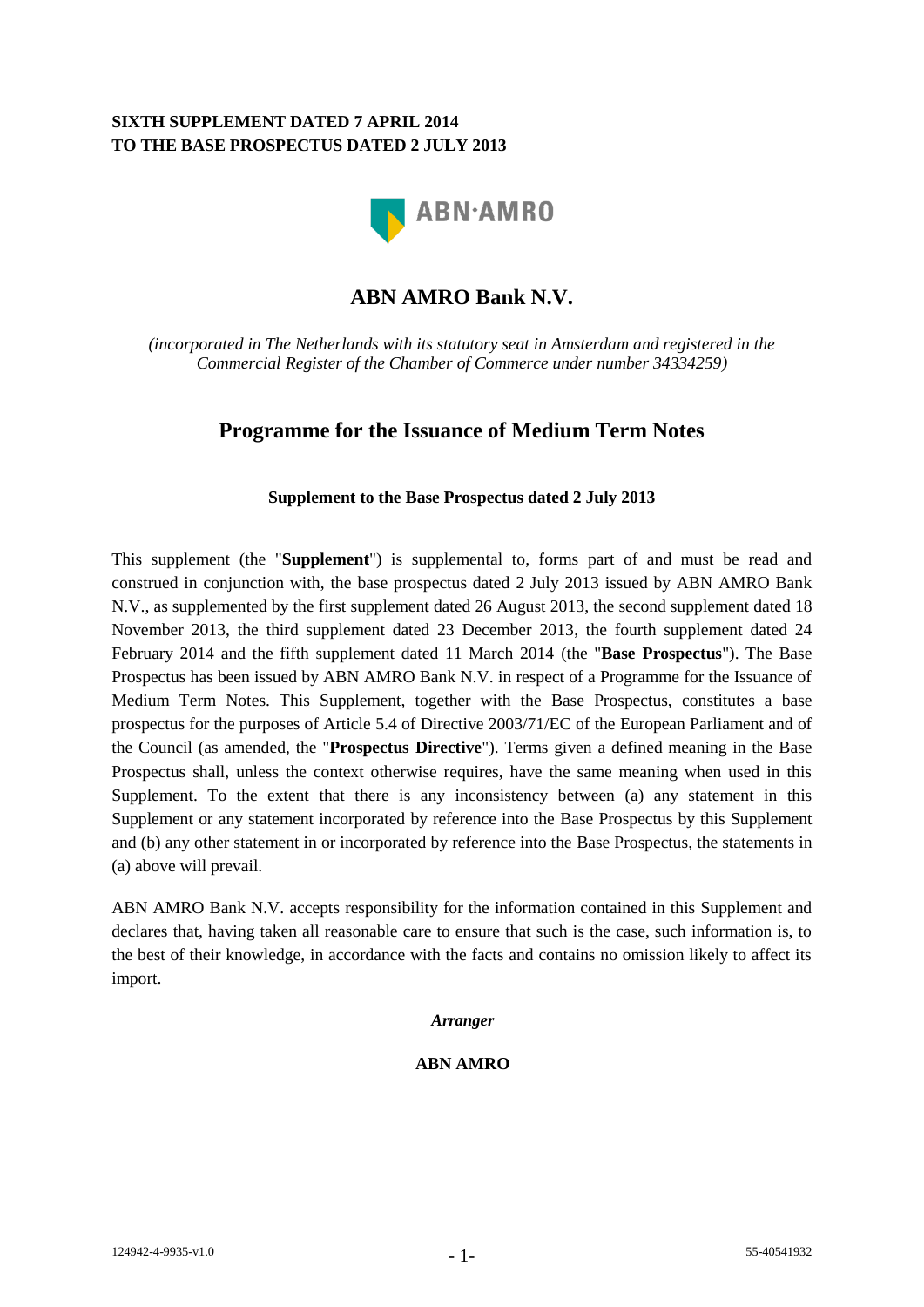No person has been authorised to give any information or to make any representation not contained in or not consistent with this Supplement or the Base Prospectus, the applicable Final Terms or any document incorporated by reference herein or therein, or any other information supplied in connection with the Programme or the Notes and, if given or made, such information or representation must not be relied upon as having been authorised by the Issuer, the Arranger or any Dealer.

This Supplement and the Base Prospectus do not, and are not intended to, constitute an offer to sell or a solicitation of an offer to buy any of the Notes by or on behalf of the Issuer or the Arranger or any Dealer in any jurisdiction in which such offer or solicitation is not authorised or in which the person making such offer or solicitation is not qualified to do so or to any person to whom it is unlawful to make such offer or solicitation in such jurisdiction.

Neither this Supplement, the Base Prospectus nor any other information supplied in connection with the Programme should be considered as a recommendation by the Issuer, the Arranger or any Dealer that any recipient of this Supplement, the Base Prospectus or any other information supplied in connection with the Programme should purchase any Notes. Accordingly, no representation, warranty or undertaking, express or implied, is made by the Arranger or any Dealer in their capacity as such. Each investor contemplating purchasing any Notes should make its own independent investigation of the financial condition and affairs, and its own appraisal of the creditworthiness, of the Issuer.

Neither the delivery of this Supplement, the Base Prospectus nor the offering, sale or delivery of any Notes shall in any circumstances imply that the information contained herein concerning the Issuer is correct at any time subsequent to the dates thereof or that any other information supplied in connection with the Programme or the Notes is correct as of any time subsequent to the date indicated in the document containing the same. The Arranger and any Dealer expressly do not undertake to review the financial condition or affairs of the Issuer during the life of the Programme.

The Issuer, the Arranger and any Dealer do not represent that this Supplement or the Base Prospectus may be lawfully distributed, or that Notes may be lawfully offered, in compliance with any applicable registration or other requirements in any jurisdiction. In particular, no action has been taken by the Issuer, the Arranger or any Dealer appointed under the Programme which is intended to permit a public offering of the Notes or distribution of this Supplement or the Base Prospectus in any jurisdiction where action for that purpose is required. Accordingly, the Notes may not be offered or sold, directly or indirectly, and neither this Supplement, the Base Prospectus, together with its attachments, nor any advertisement or other offering material may be distributed or published in any jurisdiction where such distribution and/or publication would be prohibited and each Dealer (if any) will be required to represent that all offers and sales by it will be made on these terms.

The distribution of this Supplement and the Base Prospectus and the offer or sale of Notes may be restricted by law in certain jurisdictions. Persons into whose possession this Supplement, the Base Prospectus or any Notes come must inform themselves about, and observe, any such restrictions. See "Subscription and Sale" on pages 140 through 146 of the base prospectus dated 2 July 2013. In particular, the Notes have not been, and will not be, registered under the Securities Act or with any securities regulatory authority of any state or other jurisdiction of the United States, and include Notes in bearer form that are subject to United States tax law requirements. The Notes may not be offered, sold or delivered within the United States or to, or for the account or benefit of. U.S. persons (as defined in Regulation S) except pursuant to an exemption from, or in a transaction not subject to, the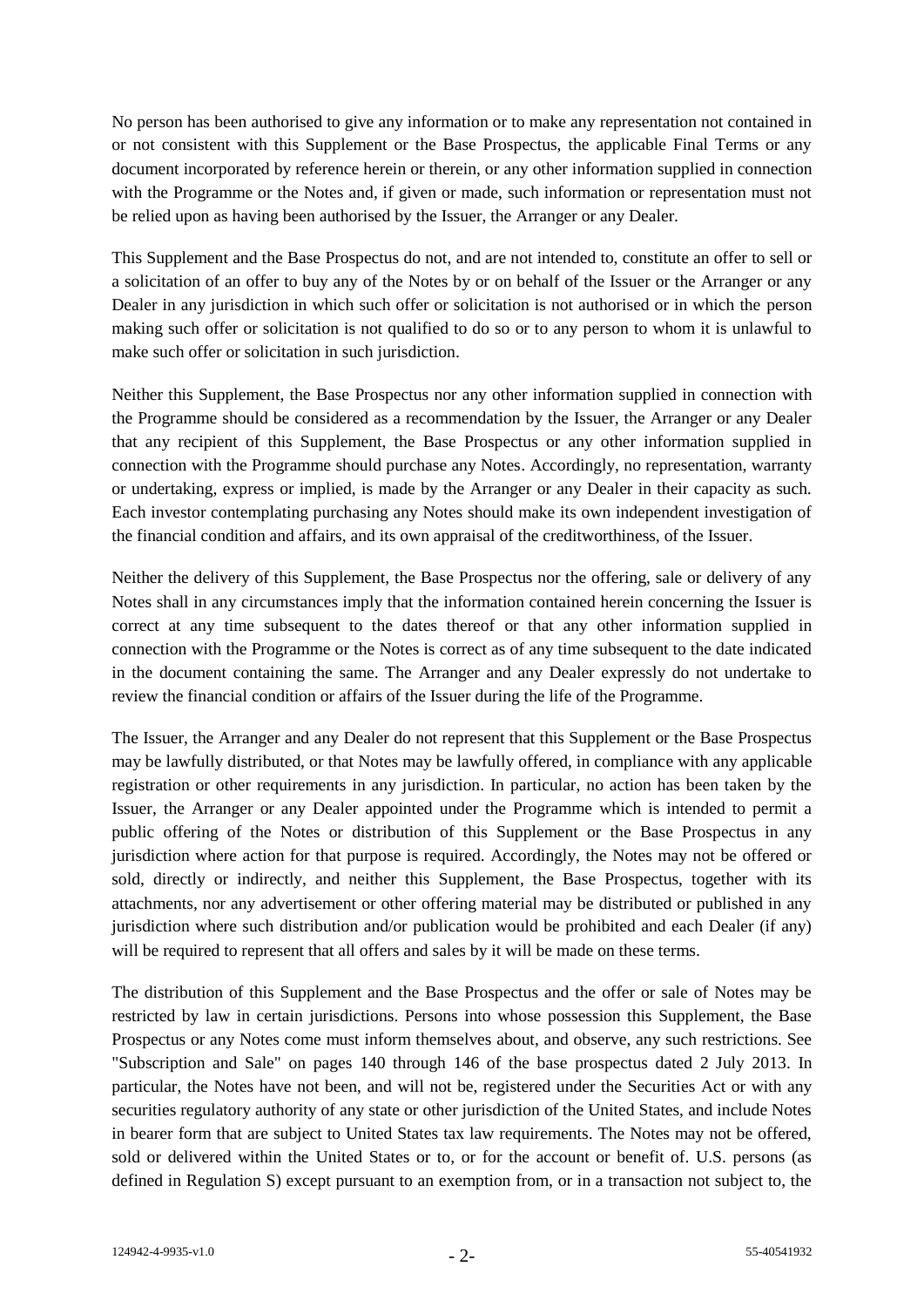registration requirements of the Securities Act. Subject to certain exceptions, the Notes may not be offered, sold or delivered within the United States or to United States persons, as these terms are defined by the Code and by U.S. Treasury regulations thereunder.

So long as the Base Prospectus and this Supplement are valid as described in Article 9 of the Prospectus Directive, copies of this Supplement and the Base Prospectus, together with the other documents listed in "Documents incorporated by reference" on pages 48 and 49 of the base prospectus dated 2 July 2013 will be available free of charge during usual business hours on any weekday (Saturdays, Sundays and public holidays excepted) from the Issuer (at its registered office of the Issuer at Gustav Mahlerlaan 10, 1082 PP Amsterdam, The Netherlands, by telephone +31 20 6282282 or by e-mail: investorrelations@nl.abnamro.com).